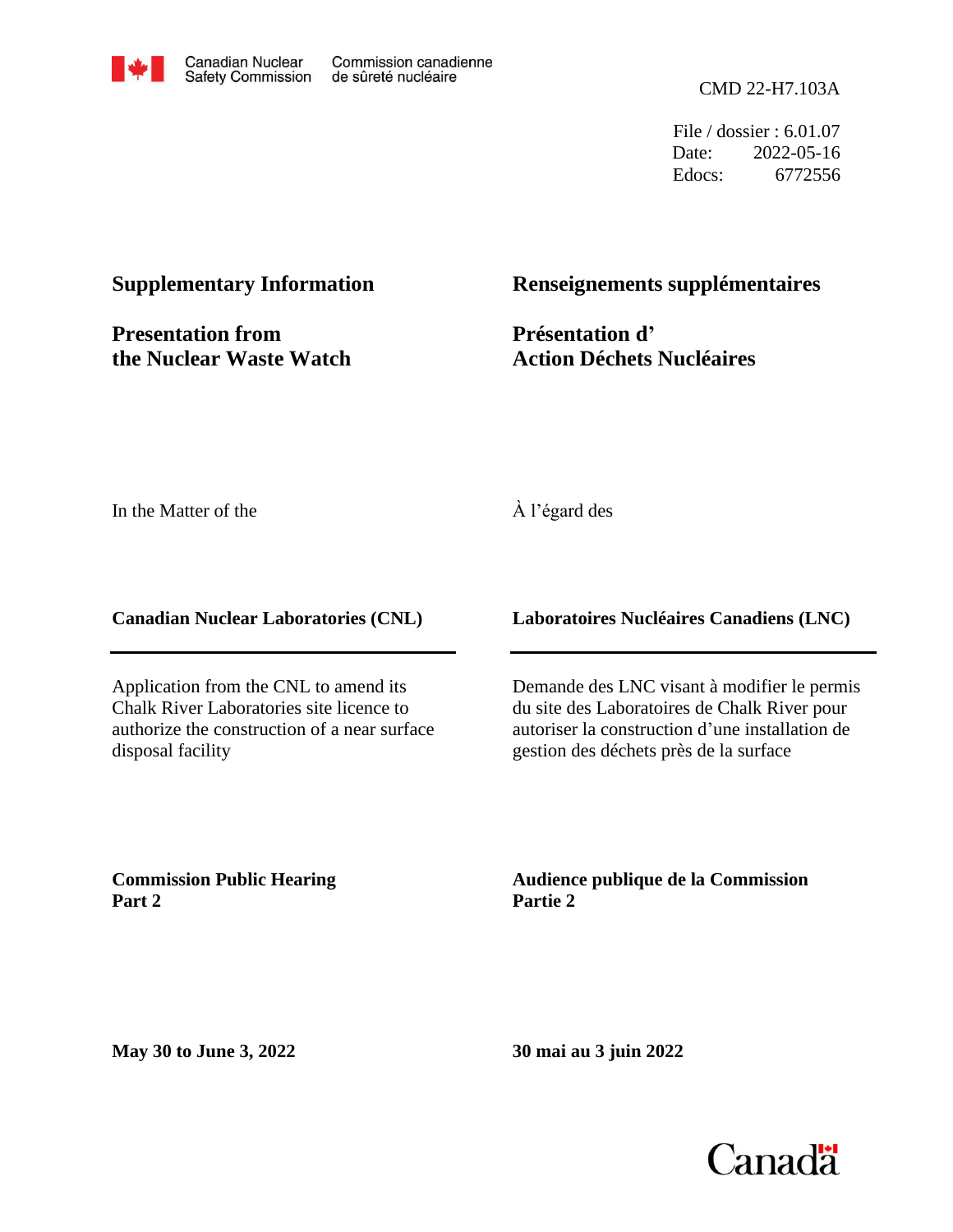# Community Awareness & Acceptance of Near Surface Disposal Facility

Nuclear Waste Watch

Presented by John Jackson, June 3, 2022

Reference # 22-H7.103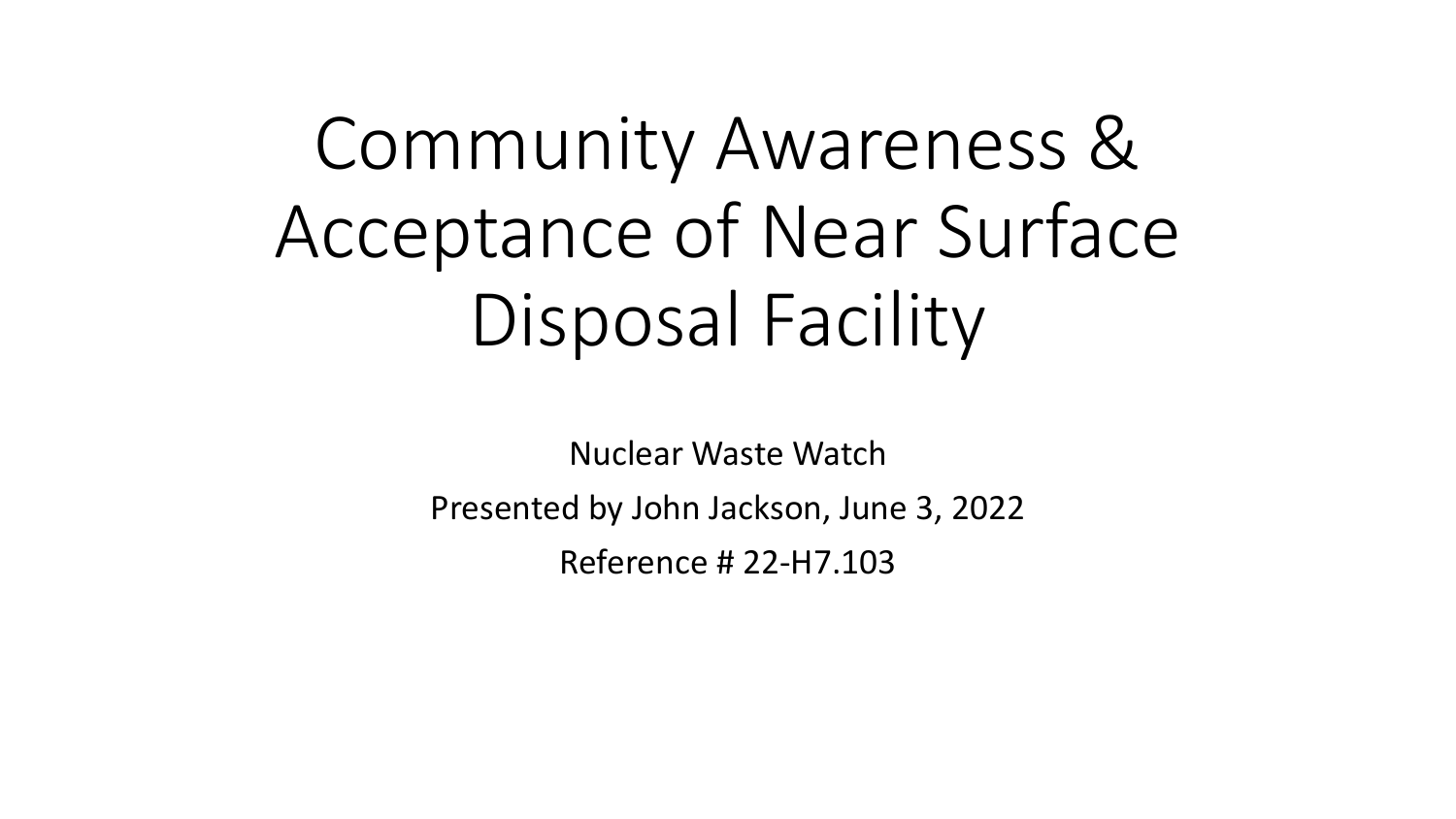### Our Work

- Christine Peringer, expert on group facilitation and mediation
	- a 9-question multiple choice survey conducted in October and November 2017;
	- two community round tables (one in Pembroke and one in Deep River) held on November 9, 2017; and
	- telephone informant interviews.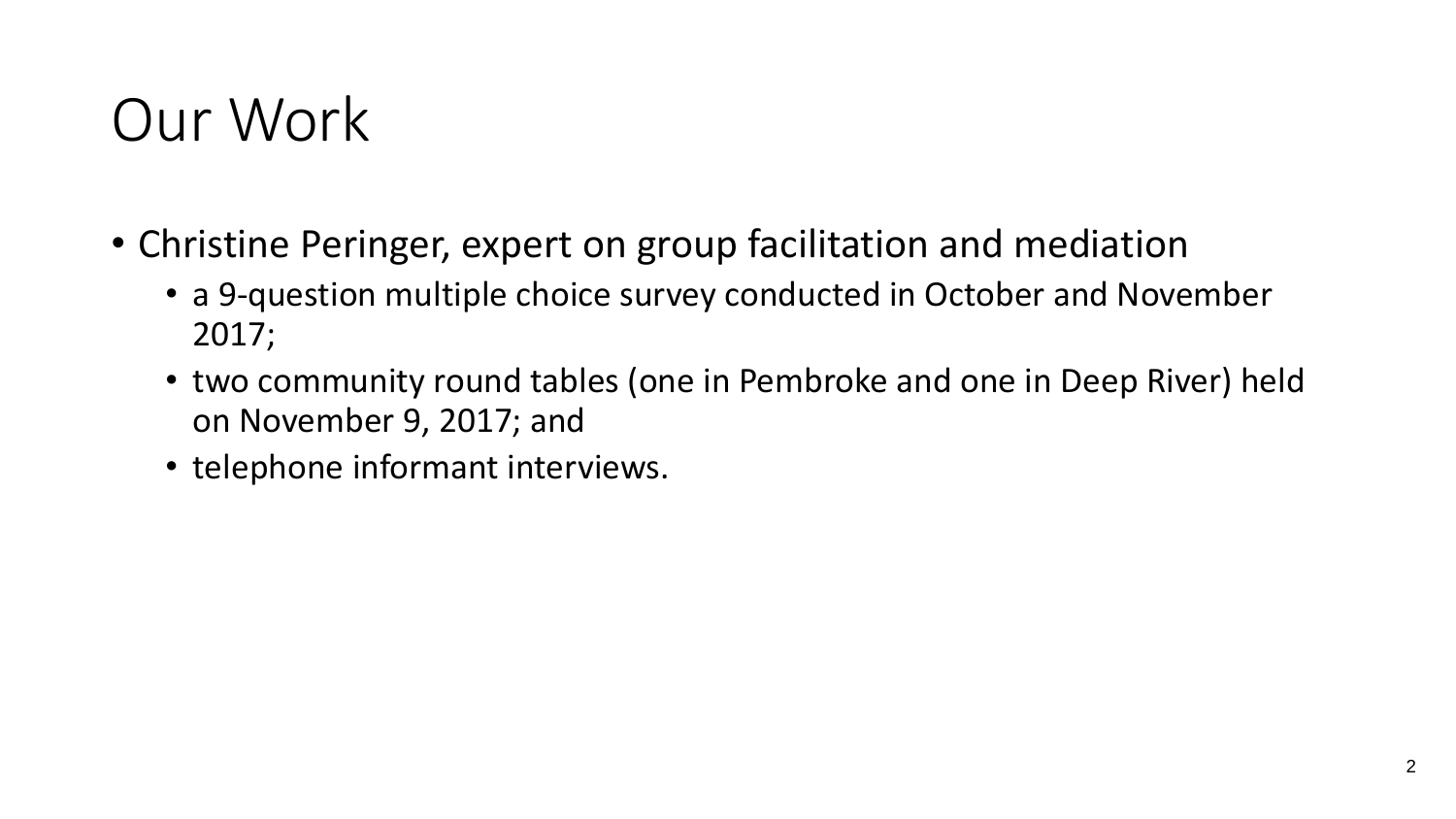## Level of Community Awareness

- "The level of public awareness of the NSDF appears to be low or moderate."
	- The reasons given by those she had contacted for the lack of awareness included:
	- "There is not much public discussion.
	- The topic is complex and people are busy.
	- There is not a lot of information available.
	- The role of the public is unclear."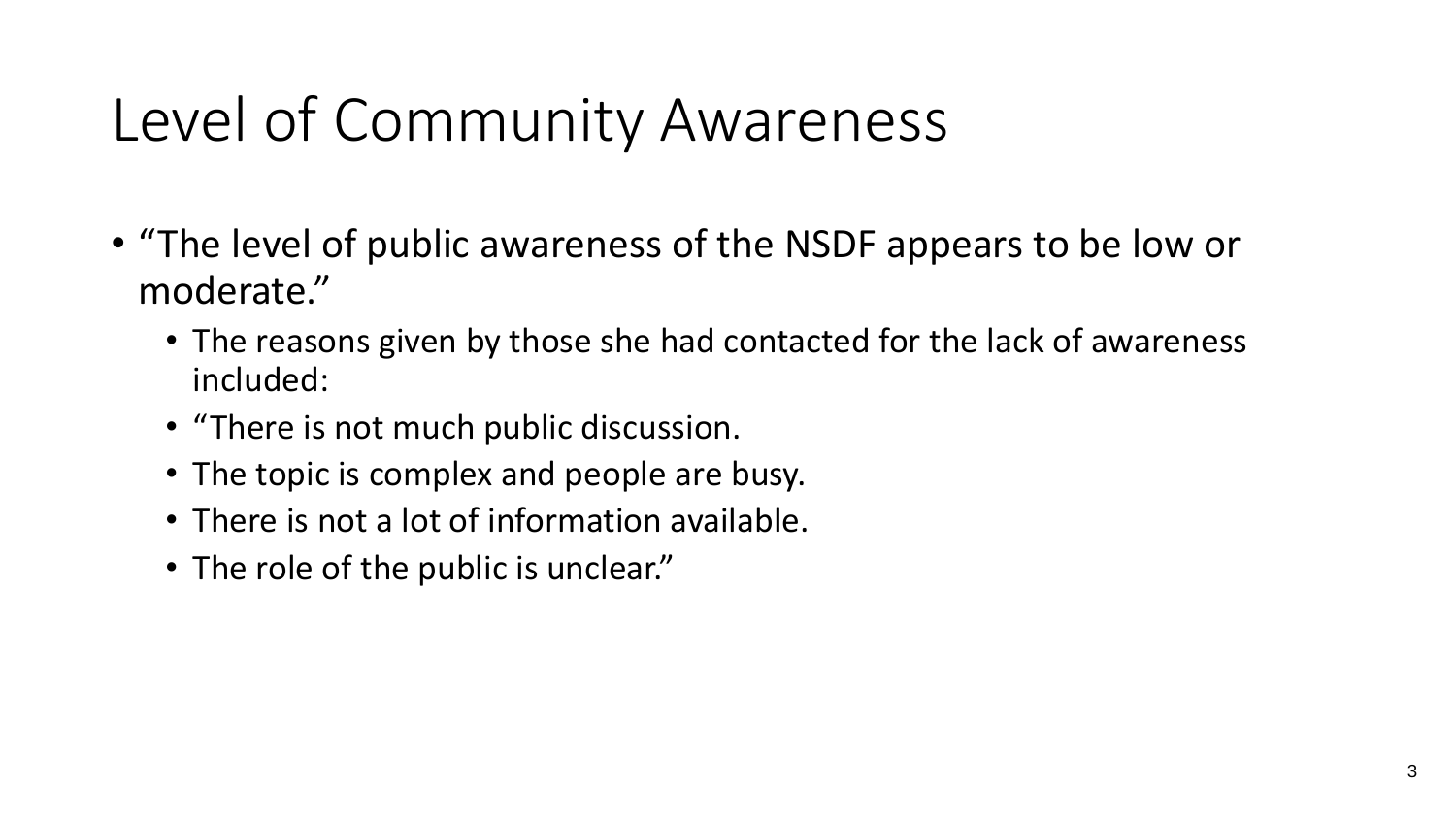# Community Acceptance

- "There appears to be a significant difference of opinion within the community as to support for the proposal."
	- "The source of waste matters to people.
	- No relationship appears to exist between opposition to nuclear power and opposition to this proposal.
	- Current nuclear industry employees generally support the proposal and see movement on this as essential for their industry.
	- Past nuclear employees may support or oppose the proposal."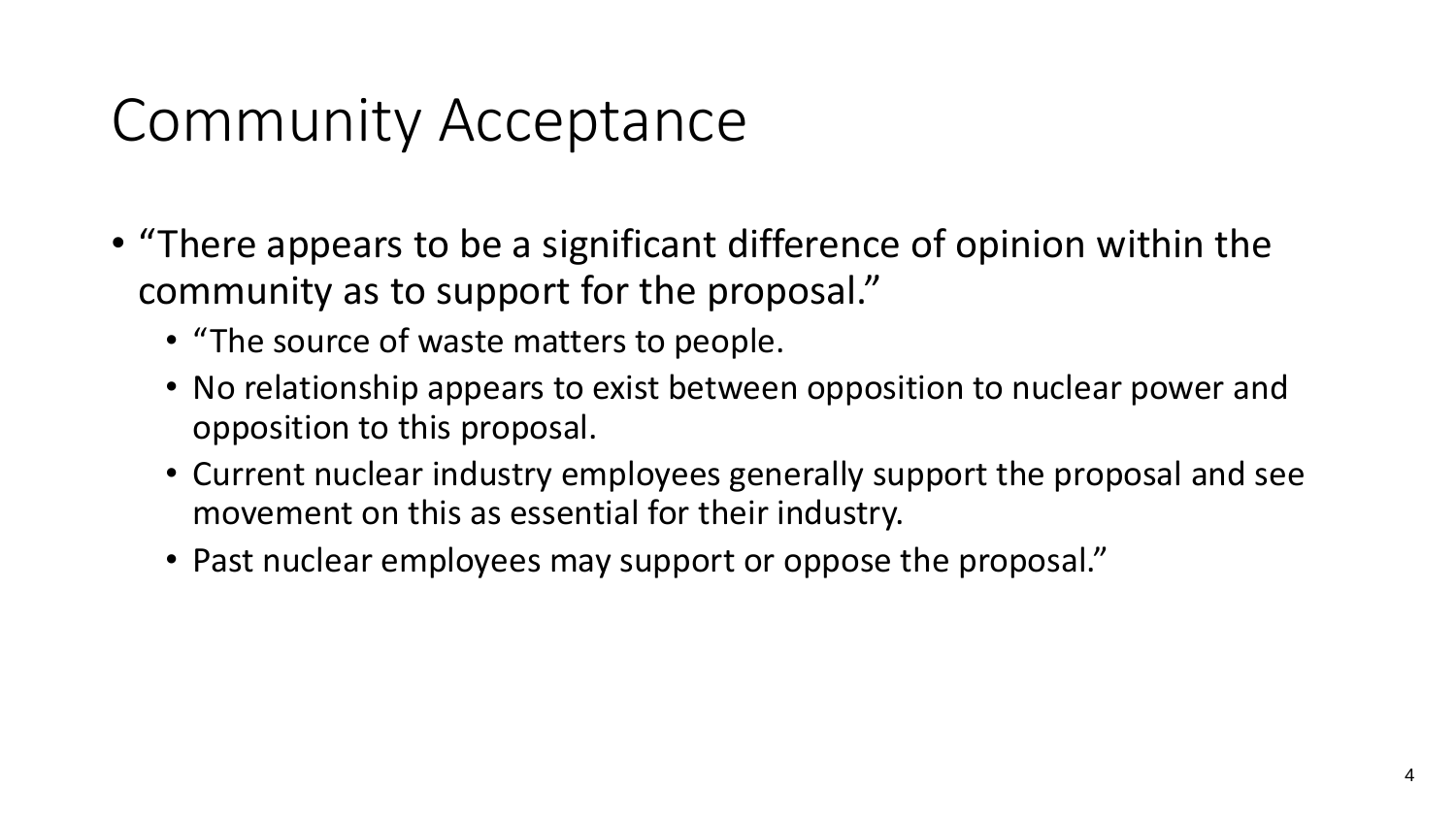# Sharp Difference in Trust

- Those in support had trust in the consultation, approval and oversight process.
- Three prime concerns of those opposed to the project were:
	- Concern about a "proponent that is a multinational consortium of commercial interests,"
	- "Distrust in CNSC as the regulator," and
	- Concern about "capacity of government oversight now and in the future."
- Were not given funding by CNSC to update work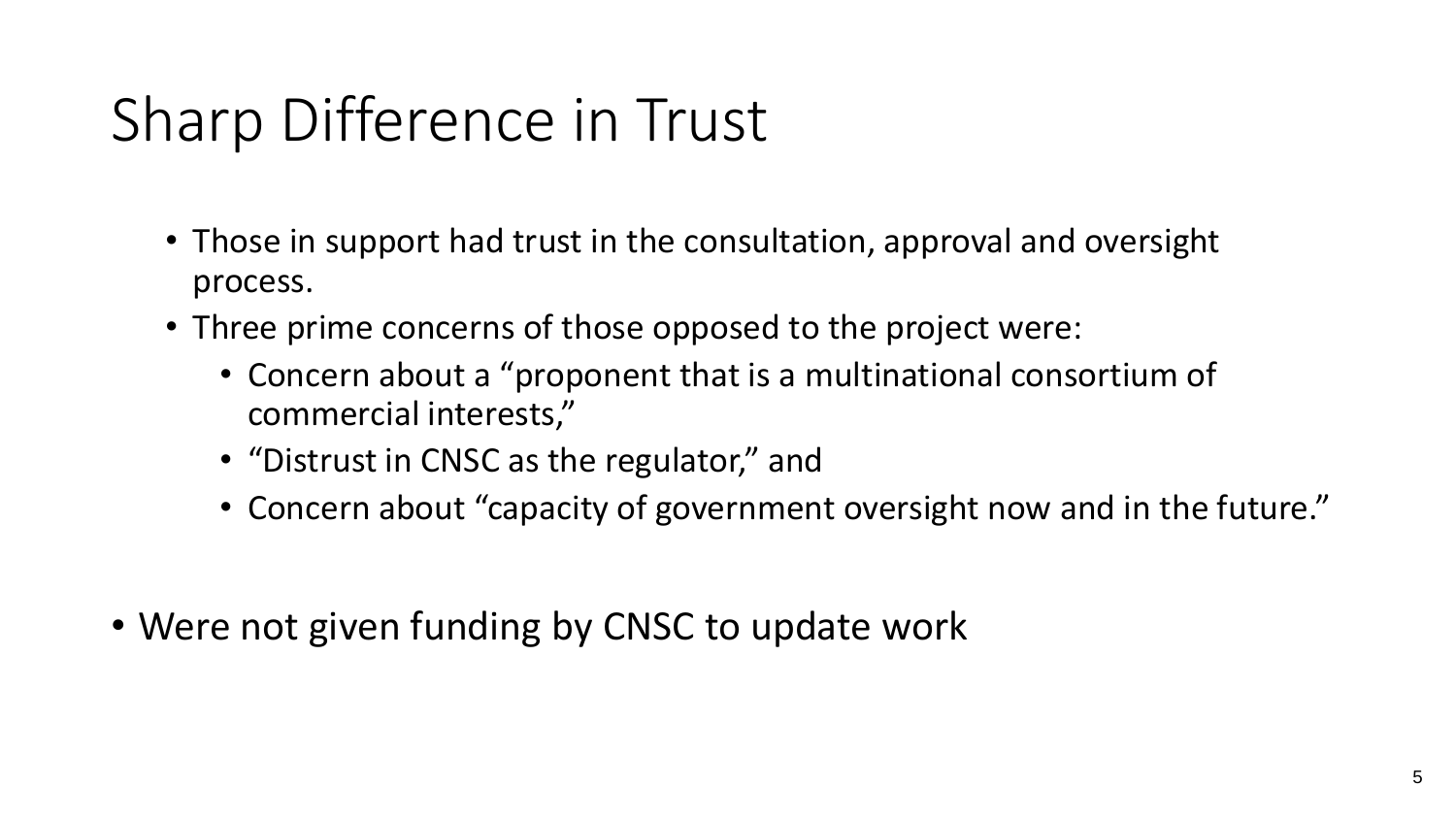### Conclusions & Recommendations

- Community awareness and acceptance are core principles in a modern environmental assessment process and in modern decisionmaking.
	- Essential in order to develop a project that best suits the needs of the proponent, the community, and the environment.
- Community awareness and acceptance not adequate as of 2017
- Community awareness and acceptance are developed by involving the public in a collaborative process in the early stages. This did not happen.